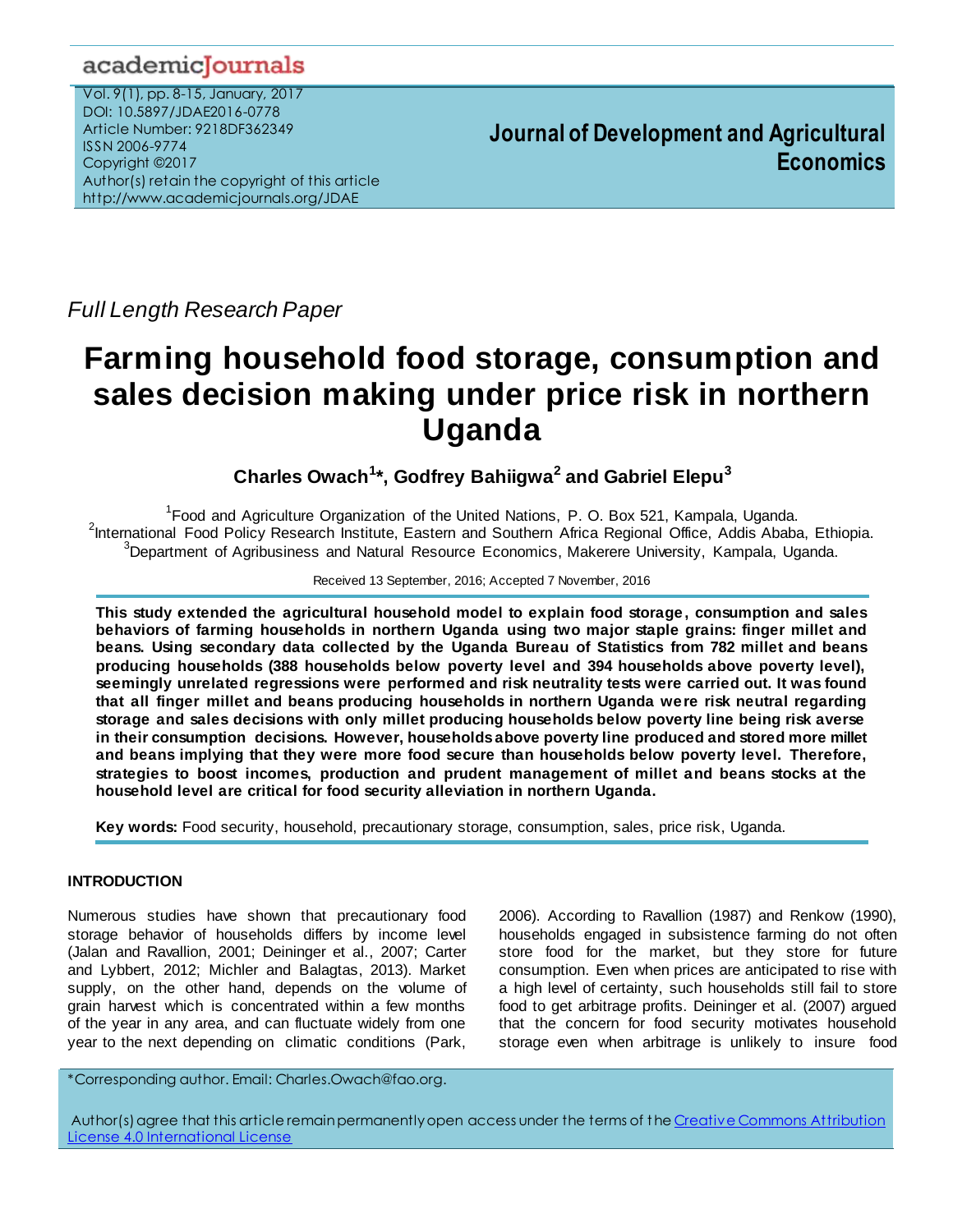consumption as opposed for consumption of "all other goods". Meanwhile, better access to credit, for example, increases household food storage for arbitrage and decreases storage for food security purpose implying an overall positive or negative net effect on storage (Park, 2006; Michler and Balagtas, 2013).

Several explanations have been made to understand why many farming households from developing countries store a portion of their output at harvest or invest in storage (Walker and Ryan, 1990; Fafchamps, 1992). Although, storage is used in developed countries to transfer income in the period between two harvests, this is not a realized outcome for most farming households. A study by Stephens and Barrett (2011) found a positive effect of credit access by households on storage (mostly for arbitrage purposes). However, Lee and Sawada (2010) ascertained that increasing access to credit reduced household's reliance on storage. The disparity in the above study results might be because Lee and Sawada's study was based on the premise that grain storage was a form of unproductive savings that households undertook due to credit constraints. Arguments on inadequacy of rural capital markets seem unsatisfactory as households could still transfer income to the planting season in the form of sales cash stored-away, so long as there are functional commodity markets. The scope for the more plausible reason of inter-temporal price arbitrage is limited to farming households with marketable surplus (mostly commercial and not subsistence farmers), and absence of marked seasonal fluctuations in crop commodity prices in some developing countries (Walker and Ryan, 1990).

The importance of food security considerations in explaining household storage inventories in developing countries has been emphasized by a number of researchers. Ravallion (1987) noted that "positive stocks are observed even when expected future price falls short of spot price plus marginal storage cost". The report adds that "…stockholders are also likely to have viewed their stocks as a desirable precaution…" Renkow (1990) expounds on this "food security" reason by attempting to model on-farm storage decisions under price risk. Results showed that even if there is no scope for price arbitrage  $(\Delta P_t = 0)$ , positive stocks may be held due to the "food" security" motive (Renkow, 1990). Only in the case of large farming households is there evidence of significant arbitrage motives for holding food stocks (*Ibis*).

In view of these shortfalls, Saha and Stroud (1994) developed an agricultural household model of consumption, storage, savings and labour decisions expanding the reasons for crop storage under price risk beyond speculative behaviour alone, as the commodity arbitrage proponents. Particularly, for small farming households, food storage is usually motivated by their aversion to risk and food security considerations. Despite new insights into the economics of storage, this study used crop production levels to categorize sorghum farmers. Since income plays a critical role in household food

security and risk-bearing in many developing countries, it perhaps would have been more meaningful to categorize the farming households using income rather than crop production levels.

In Uganda, most households usually sell off their grain surpluses immediately after harvest, rather than during the off-season when prices are high due to lack of money and proper storage facilities (APS, 1994; Owach, 1998; FAO, 2000). This household behaviour arguably could be the cause for incessant food insecurity and poverty in rural areas among other factors. Of all regions, northern Uganda is the worst hit with chronic poverty levels reaching 26% as compared to the national average of 18% (UBOS, 2015).

Therefore, the motivation of this study was to extend Saha and Stroud's agricultural household model to explain food storage behavior of farming households in northern Uganda using two major staple grains: millet and beans. In this study, households were categorized into two based on income: households above poverty line and households below poverty line. It was anticipated that findings from this study would have policy implications on alleviation of household food and income security in northern Uganda.

#### **ANALYTICAL FRAMEWORK**

When households anticipate that price increases w ill be sufficient to cover real costs of storage, they tend to store food. In this case, the typical condition for strictly positive optimal storage w ould be:

$$
\psi E_t [p\tilde{t}_{t+1}] > p_t + c \tag{1}
$$

Where:  $\psi$  = intertemporal discount rate;  $E_t$  = expectations; subscript (t) = current period;  $p_t$  = current price;  $p_{t+1}$  = next period price; c = unit storage cost. In Equation 1, a positive storage level w ill occur only if the expected discounted future price  $\psi E_t$  [p $\tilde{t}_{t+1}$ ] is greater than the spot price (pt) plus unit storage cost (*c*). In Equation 1, commodity storage greater than zero w ill occur only if the expected discounted future price  $\psi$ E<sub>t</sub> [p  $\tilde{t}_{t+1}$ ] is greater than the current price (pt) plus the unit cost of storage (*c*).

Within agricultural economic cycles, it is common know ledge that optimal choices in agricultural household models are not "separable" in situations of price risk (Sadoulet and de Janvry, 1995; Singh et al., 1986). For the case of subsistence farmers, their optimal choices are not separable because they are both consumers and producers of their ow n produce. In this study, the model developed by Saha and Stroud (1994) w here farm household maximizes a time-w ise additively separable and timeinvariant utility function over a time horizon of T periods is follow ed thus:

$$
\mathsf{Max}\ \mathsf{U}(.)=\Sigma\psi^t\mathsf{U}(C_t,\ O_t,\ R_t)\tag{2}
$$

Where:  $U =$  utility;  $C_t =$  food consumption;  $O_t =$  consumption of "all other goods";  $R_t$  = consumption of leisure. Household's optimal choices are made in situations of production and price risk. Thus at period (t), the price at (t+1), given by  $(p_{t+1})$  is not know n to the farmer.

Follow ing Saha and Stroud (1994), it is assumed the stochastic process (p<sup>-</sup>) is a stationary Markov process, thus the probability distribution of  $(p<sub>t+1</sub>)$  is conditional only on  $(p<sub>t</sub>)$  and not the w hole history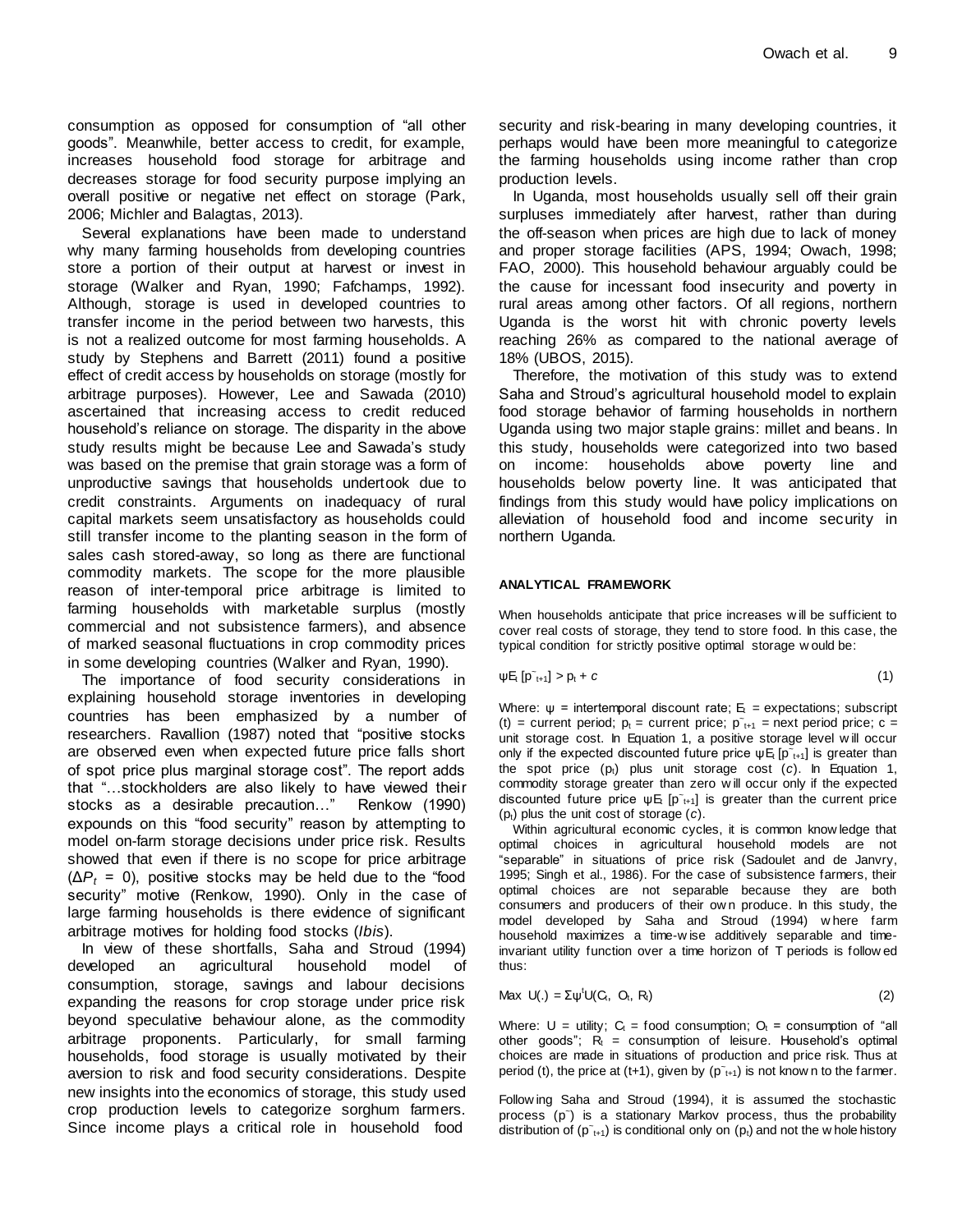of the process. Considering these assumptions, the household's optimisation problem is

$$
Max_{zt} H = U[C, p_t M_t + \Delta b_1 ... + A_t(L_t) - c(S_t) I_t (L_t)] + \psi E[IV^{t+1} (p^*_{t+1}, y^*_{t+1})]
$$
\n(3)

Where: H = optimal household choices (storage, consumption, sales, labour); C=optimal consumption choice;  $p_t$  = current period price;  $M_t$  = current period sales;  $b_t$  = household savings;  $A_t$  = household's net labour income [≡ off-farm labour earnings minus farm labour (hired and family) expenses];  $I_t =$  Leisure;  $L_t =$  optimal labour choice  $[L_t =$ (hired and family farm labour]; c=inventory cost;  $S_t$  = current period optimal storage;  $z_t \equiv [C_t, L_t, b_{t+1}, S_t]$  denotes the vector of decision variables to be optimally chosen by the household; E= expectation operator at period (t).  $V^{t+1} = \sum_{i=t+1}^{T} \psi^{i} \cup [C_{i,j}^{*}, y_{i,j}^{*}]$  denotes the value function, w here (\*) superscripts indicate optimal choices;  $v =$ Household income. Since  $p_{t+1}$  is unknow n to the household at period (t), the value of the function is stochastic, denoted by  $V^{t+1}[p_{t+1}, y_{t+1}].$ 

Saha and Stroud (1994) show ed the first order conditions of Equation 3, w ith optimal choice vector,  $z_t^* = [C_t^*, L_t^*, b_{t+1}^*, S_t^*]$  to be:

| $Hc_t \equiv Uc_t - p_t Uv_t \equiv 0$                                                     | (4a) |
|--------------------------------------------------------------------------------------------|------|
| $H_{Lt} \equiv [p_t Q_{tLt} (L_t) + A_{tLt} (L_t) + d_t] U_{t} + I_{t} (L_t) U_t \equiv 0$ | (4b) |
| $Hb_{t+1} \equiv -Uy_t + (1+r) \psi E_t[Vy^{t+1}] \equiv 0$                                | (4c) |

$$
HS_{t} \equiv -[p_{t} + C(S_{t})] \cup y_{t} + \psi E[V_{y}^{t+1} \mid p_{t+1}] \equiv 0 \tag{4d}
$$

Where all alphabetic subscripts, except the subscript t, denote partial derivatives and 0 is the null vector of the appropriate dimension.

#### **Estimation of the model**

Follow ing Saha and Stroud (1994), the econometric model used to explore the influence of income and other factors on quantities of millet and beans stored, consumed and sold by households in northern Uganda took the form of a system of three simultaneous equations on storage, consumption and sales. The assumption that household's optimal choices are made in an environment of output price uncertainty implies that at period (t), price at t+1, represented by  $p_{t+1}$ , is not know n to the household. It is assumed that the stochastic .<br>process, p~ follow s a stationary Markov process, hence the probability distribution of  $p_{t+1}$  is conditional on only  $p_t$ , and not on the whole history of the process (Saha and Stroud, 1994). Optimal (Pareto optimality) household choices are therefore defined by:

$$
V_{t}(\Phi) \equiv [C_{t}(\Phi), S_{t}(\Phi), M_{t}(\Phi)] \tag{5}
$$

Where:  $V_t$  = optimal household choices;  $\Phi$  = parameter vector of optimal choice; C<sub>t</sub> (Φ), = optimal consumption choice; S<sub>t</sub>(Φ) = optimal storage choice;  $M(\Phi)$  = optimal sales choice.

Equation 5 gives the dependent variables of the complete system. Equation 6 gives the dynamic relationship of dependent and independent variables. It w as assumed that household optimal savings  $(b<sub>t+1</sub>)$ , are subsumed in income in each period. From first-order conditions, optimal choices are functions of current crop price, moments of the distribution of random expected future price, price of substitutes and complements, income, education and gender of household head, location and poverty status of household as show n in Equation (6) below :

 $\pi \equiv [p_t, E(p_{t+1}), \text{var}(p_{t+1}), Y_t, P^*, P^{**}, \text{Sexhh}, \text{Dist}, \text{Educ}, \text{PovL}, \text{Extn},$ Seas] (6)

Where,  $\pi$  = optimal household choice (storage, consumption and sales);  $E(p_{t+1})$  = expected future price (measured by the structure

 $E(p^*_{t+1}) = \theta p_t$ ; var( $p^*_{t+1}$ ) = variance of future price (as proxy for price volatility);  $Y_t$  = current household income (Ushs);  $P^*$  = vector of prices of substitutes of millet or beans;  $P^{**}$  = vector of prices of complements of millet or beans; Sexhh = sex of household head (male =1; female = 0); Dist = district w here household is located  $(1=Apac; 0=Arua)$ ; Educ = number of years spent in school for formal education (years); PovL = poverty line (1=households above poverty line; 0= households below poverty line); Extn = access to extension services  $(1=$ household visited by extension personnel;  $0 =$  household not visited by extension personnel); and Seas = production season  $(1=$  first season 2009;  $0=$ second season 2008).

From Equation 5, the set up to estimate a system of seemingly unrelated regression equations w ould take the form:

$$
y = \beta x + \mu \tag{7}
$$

Where: y is a vector of the dependent variables (C, S, M), X is a matrix of regressors corresponding to those in Equation 5, β is a vector of parameters to be estimated, and µ is a vector of error terms. Follow ing Saha and Stroud (1994), the structures  $E(p^t_{t+1}) = \theta p_t$ ; and  $var(p^*_{t+1}) = \theta[p_t - E(p^*_{t})]^2 = \theta[p_t - \theta p_{t-1}]^2$  are then imposed on the moments of the distribution of random price, and these forms are then substituted into Equation 9. The parameter (θ) w as jointly estimated from the data for households above and below poverty line. The estimation equation for storage takes the form:

 $S_t = \delta_1 + \delta_2 p_t + \delta_3 \theta p_t + \delta_4 \theta [p_t - \theta p_{t-1}]^2 + \delta_5 Y_t + \delta_6 \theta P_t - \delta_7 P_{\text{cas}} + \delta_8 P_{\text{bean}} +$  $\delta_9$ Dist +  $\delta_{10}$ Sexhh +  $\delta_{11}$ Educ +  $\delta_{12}P_{\text{feas}}$  +  $\delta_{13}$ Extn +  $\delta_{14}$ Seas +  $\epsilon_1$  (8)

and this simplifies to:

 $S_t = \beta_0 + \beta_1 p_t + \beta_2 p_t^2 + \beta_3 p_{t-1}^2 + \beta_4 p_t p_{t-1} + \beta_5 Y_t + \beta_6 P_{\text{O}} V_{\text{L}} + \beta_7 P_{\text{cas}} + \beta_8 P_{\text{bean}} +$  $\beta_9$ Dist +  $\beta_{10}$ Sexhh +  $\beta_{11}$ Educ +  $\beta_{12}P_{\text{feas}}$  +  $\beta_{13}$ Extn +  $\beta_{14}$ Seas +e<sub>1</sub> (9)

Where:

| (9a) | $\beta_0 = \delta_1$                      |
|------|-------------------------------------------|
| (9b) | $β_1 = δ_2 + δ_3θ$                        |
| (9c) | $β2 = δ4θ$                                |
| (9d) | $\beta_3$ = δ <sub>4</sub> θ <sup>3</sup> |
| (9e) | $\beta_4 = -2\delta_4\theta^2$            |

and,  $S_t$  = current period optimal storage (in kg);  $\beta_0$  to  $\beta_{14}$  = estimation coefficients for the respective variables;  $p_t$  = current period millet price (in Ushs per kg);  $p_t^2$  = current price squared (in Ushs);  $p_{t-1}^2$  = lagged price squared (in Ushs);  $p_t p_{t-1}$  = current price times lagged price (in Ushs);  $P_{\text{cas}}$  = current period cassava price (in Ushs per kg);  $P_{\text{feas}}$  = current period fresh cassava price (in shs per  $kg$ );  $P_{beam} =$  current period beans price (in shs per kg;  $e_1$  = error term. Other variables are as defined in equation (6).

The structure of the optimal consumption equation w as

 $C_t = \alpha_0 + \alpha_1 p_t + \alpha_2 p_t^2 + \alpha_3 p_{t-1}^2 + \alpha_4 p_t p_{t-1} + \alpha_5 Y_t + \alpha_6 PovL + \alpha_7 P_{cas}$  $\alpha_8$ P<sub>bean</sub> +  $\alpha_9$ Dist +  $\alpha_{10}$ Sexhh +  $\alpha_{11}$ Educ +  $\alpha_{12}$ P<sub>fcas</sub> +  $\alpha_{13}$ Extn +  $\alpha_{14}$ Seas  $+ e_2$  (10)

Where  $C_t$ = optimal consumption of crop in current period (in kgs);  $\alpha_0$  to  $\alpha_{15}$  = estimation coefficients for the respective variables; e<sub>2</sub>= error term. Other variables in the consumption equation are as defined in Equation 9 above. The optimal sales equation is given by

 $M_t = \gamma_0 + \gamma_1 p_t + \gamma_2 p_{t}^2 + \gamma_3 p_{t-1}^2 + \gamma_4 p_t p_{t-1} + \gamma_5 Y_t + \gamma_6 P_{\text{O}} v L + \gamma_7 P_{\text{cas}} + \gamma_8 P_{\text{bean}} +$  $\gamma_9$ Dist +  $\gamma_{10}$ Sexhh +  $\gamma_{11}$ Educ +  $\gamma_{12}P_{fcas}$  +  $\gamma_{13}$ Extn +  $\gamma_{14}$ Seas + e<sub>3</sub> (11)

Where  $M_t$  = current period sales (in kg);  $\gamma_0$  to  $\gamma_{15}$  = estimation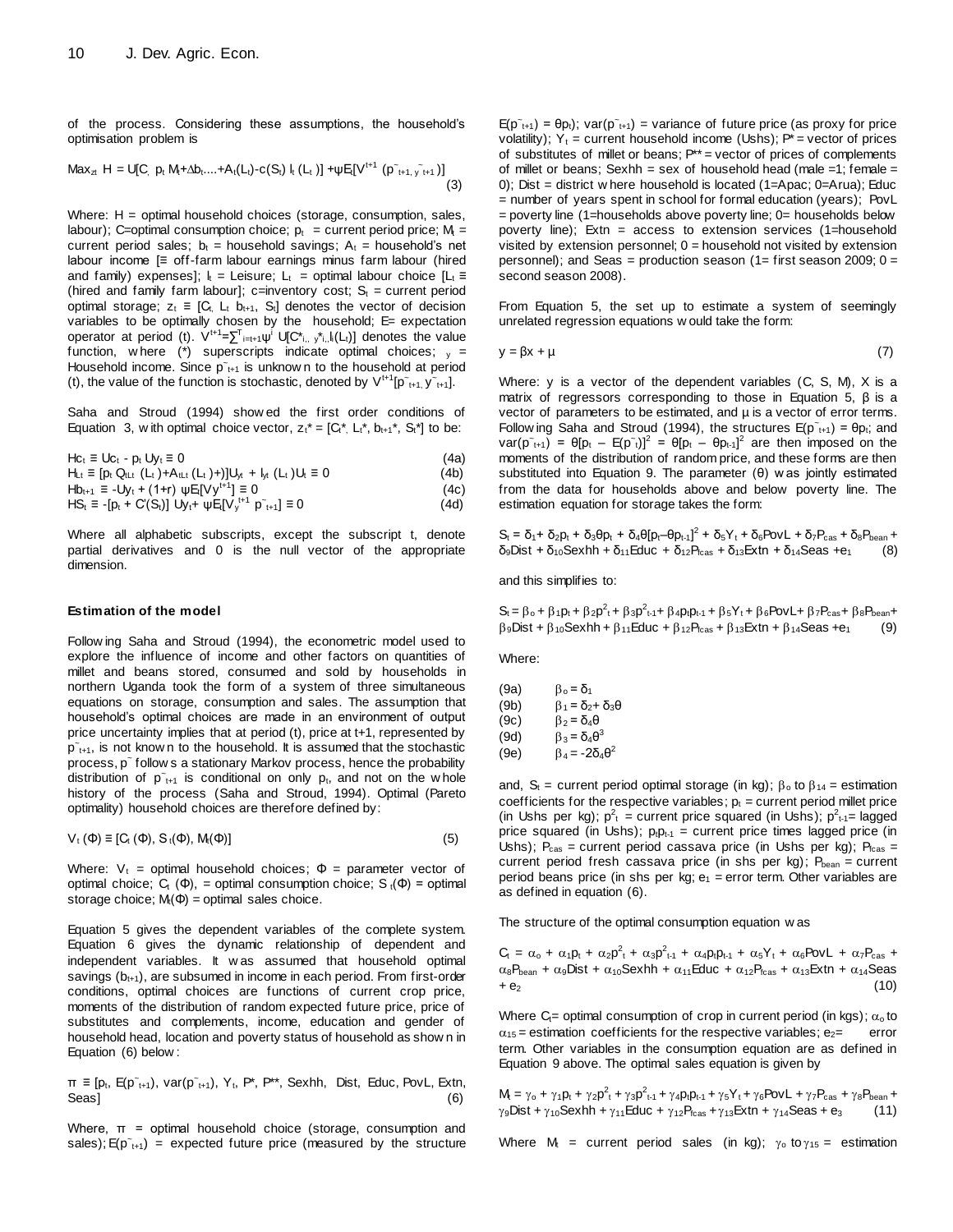coefficients for the respective variables;  $e_3$  = error term. Other variables in the sales equation are as defined in Equation 9 above.

Under risk neutrality, household optimal choices of millet or beans storage, consumption and sales w ould be unaffected by changes in the second moments of random its price. Thus, the coefficients of the quadratic price regressors,  $p^2_t$ ,  $p^2_{t-1}$  and  $p_t p_{t-1}$  are tested under the joint null hypothesis for risk neutrality given by,

$$
H_0: \beta_2 = \beta_3 = \beta_4 = 0 \tag{12}
$$

Where:  $\beta_2$ ,  $\beta_3$  and  $\beta_4$  are coefficients of the quadratic price regressors  $(\beta_2 = \delta_4 \theta; \beta_3 = \delta_4 \theta^3$  and

 $\beta_4$  = -2δ<sub>4</sub>θ<sup>2</sup>).

#### **DATA**

This study used secondary data collected by Uganda Bureau of Statistics (UBOS) during 2008/2009 agricultural census. UBOS used a stratified tw o-stage sample design for small and medium-scale households. The first-stage involved selection of enumeration areas (EAs) w ith probability proportional to size (PPS). The second stage involved selection of households (ultimate sampling units) using systematic sampling, after stratification based on acres of cropland (UBOS 2010). The total UBOS sample size for the two study districts, Arua and Apac, w as 1,090 households. Using the UBOS (2010) national poverty line equivalent to Ushs 62,545 (approx. US\$34) per month per adult equivalent (in 2005/06 prices), these households w ere categorized into tw o: households below and above poverty level. After data w as cleaned, only 782 households (388 households below poverty level and 394 households above poverty level) w ere usable in this study.

The follow ing household data w ere obtained from UBOS for tw o crop production seasons (second season 2008 and first season 2009): quantities of finger millet and beans produced, stored, consumed and sold by households, household's income; current and lagged crop prices of finger millet and beans; prices of substitutes and complements; level of education, age and gender of household head; household access to credit, extension services, and membership to farmers' group/association. In addition, household size w as computed based on consumption conversion factors of adult-equivalent recommended by World Health Organization (WHO) guidelines (Appleton 2001).

During data analysis, a seemingly unrelated regression (SUR) regression technique w as performed to determine factors influencing quantities of millet and beans stored, consumed & sold by households to allow for non separability of household decisions. Then, household response to price risk w as tested using coefficients of quadratic price regressors or post-estimation risk neutrality test.

#### **RESULTS**

#### **Characteristics of households**

Almost three-quarters of sampled households were male headed and, there was no significant difference in age and education level of household head (Table 1). Household access to extension services, credit and membership to farmer groups or associations were generally low in the study districts, although households below poverty line appeared to have had more access to these services than their counterparts. However, as

expected, households above the poverty line had higher income (Ushs 70,185 per capita per month) than those below the poverty line (Ushs 38,710 per capita per month) and, this was significant at 1% (Table 1).

#### **Household production, storage, consumption, and sales of millet and beans**

Results in Table 2 show that households above poverty line stored significantly larger quantities of millet than households below the poverty line. The respective per capita per season storage of millet was 56.5 kg (24.4 kg) for households above poverty line (households below poverty line). There was no significant difference in per capita per season millet production, consumption and sales among household groups. For beans, households above the poverty line significantly produced, stored, consumed and sold significantly more beans than those below poverty line. Per capita per season millet production and sales for households above poverty line were 202.9 and 81.4 kg as compared to only 52.6 and 15.5 kg in the case of households below the poverty line. This indicates a better food security situation in households above poverty line than those households below poverty line.

#### **Determinants of household millet storage, consumption and sale**

Results in Table 3 indicate that quantities of finger millet stored, consumed and sold varied by type of household and the result was significant at 1% level in each case. Households above the poverty line significantly stored, consumed and sold more finger millet than those below the poverty line by: storage (60%), consumption (65%) and sales (57%). Education of household head was negatively associated with quantities of finger millet stored, consumed and sold. Quantities of millet consumed and sold were positively related to the price of cassava showing that millet and cassava were complementary foods. While households in Apac stored and consumed less millet than those in Arua, household millet consumption and sales in the first season of 2009 were generally lower than in the second season of 2008. As shown in Table 3, the second moments of random price of millet  $(p_{t}^{2}$  and  $p_{t-1}^{2}$ ), price of beans, sex of household head, and access to extension services did not have a significant effect on quantities of finger millet stored, consumed and sold by households.

The hypothesis that under risk neutrality, household optimal choices of storage, consumption and sales would be unaffected by changes in the second moments of random millet price was tested as in Equation 12 above and results are shown in Table 4.

As shown in Table 4, it can be noted that finger millet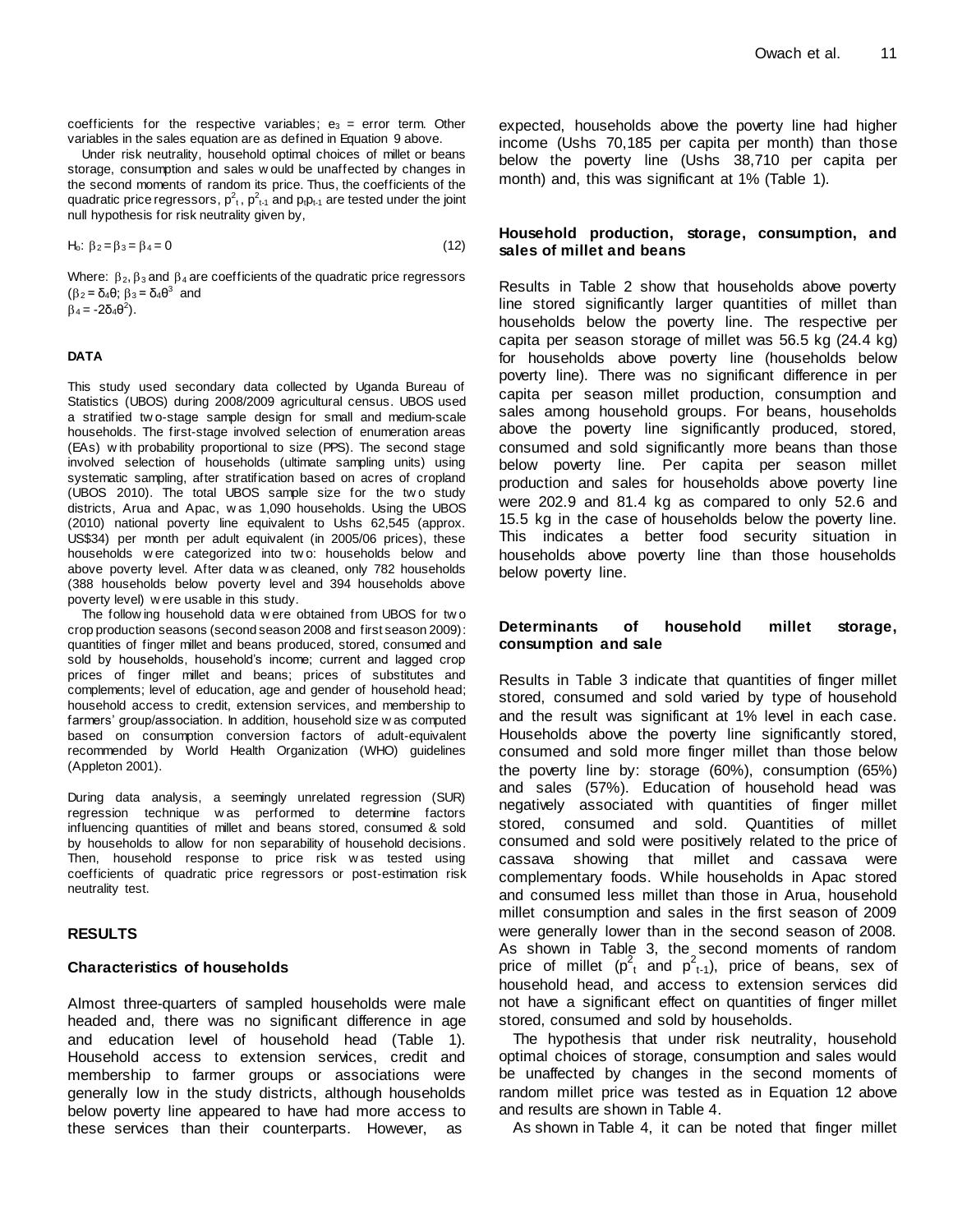**Table 1.** Characteristics of millet and beans grow ing households in Apac and Arua Districts.

|                                               | <b>HHs below</b> | <b>HHs above</b> | Overall   | <b>T-statistic</b> |
|-----------------------------------------------|------------------|------------------|-----------|--------------------|
| <b>Characteristic</b>                         | poverty line     | poverty line     | sample    | or                 |
|                                               | $(n=388)$        | (n=394)          | $(N=782)$ | chi-square         |
| Age of household head (years)                 | 44.7             | 44.8             | 44.8      | 0.0783             |
| Sex of household head: Male (%)               | 82.7             | 74.4             | 78.5      | 8.1123***          |
| Education of household head (years in school) | 5.8              | 6.2              | 6.0       | 1.2452             |
| Household size (adult equivalent)             | 5.6              | 3.1              | 4.3       | 16.2977***         |
| Household income (Ushs/month per capita)      | 38,710           | 70.185           | 52,253    | 31.2257***         |
| Household access to extension services (%)    | 30.4             | 18.3             | 24.3      | 15.6593***         |
| Household access to credit (%)                | 10.6             | 4.1              | 7.3       | 12.2451***         |
| Membership to farmer group/association (%)    | 20.1             | 9.4              | 14.7      | 17.8843***         |

\*\*\* = Significant at 1%; Source: UBOS, 2010.

**Table 2**. Per capita seasonal millet and beans production, storage, consumption and sales in Apac and Arua districts, 2008/09 (in kg)

| Crop              | <b>HHs below</b><br>poverty line | <b>HHs above</b><br>poverty line | Overall<br><b>Sample</b> | t-statistic |
|-------------------|----------------------------------|----------------------------------|--------------------------|-------------|
|                   | $(n=388)$                        | $(n=394)$                        | $(N=792)$                |             |
| <b>Millet</b>     |                                  |                                  |                          |             |
| Quantity produced | 116.1                            | 181.8                            | 152.3                    | 3 1.3454    |
| Quantity stored   | 24.4                             | 56.5                             | 41.9                     | 2.4246**    |
| Quantity consumed | 59.8                             | 86.4                             | 74.4                     | 1.1602      |
| Quantity sold     | 31.9                             | 38.9                             | 36.0                     | 0.8050      |
| <b>Beans</b>      |                                  |                                  |                          |             |
| Quantity produced | 52.6                             | 202.9                            | 116.6                    | $2.7219***$ |
| Quantity stored   | 14.0                             | 45.8                             | 26.0                     | 3.3334***   |
| Quantity consumed | 23.1                             | 75.7                             | 45.7                     | 4.0035***   |
| Quantity sold     | 15.5                             | 81.4                             | 44.9                     | 2.9116***   |

\*\*\*, \*\* = Significant at 1 and 5%, respectively. Source: UBOS, 2010.

growing households above poverty line were risk neutral in their storage, consumption and sales decisions. The null hypothesis of risk neutrality for storage, consumption and sales could not also be rejected for both types of households. However, households below the poverty line were risk averse in their consumption decisions.

#### **Determinants of beans storage, consumption and sale**

As in the case of millet, households above the poverty line significantly stored, consumed and sold more beans than those below the poverty line by: storage (83%), consumption (69%) and sales (88%). Quantity of beans sold was negatively related to the price of cassava showing that millet and cassava were complementary enterprises. Also, similar to the millet case, household beans consumption and sales in the first season of 2009 were significantly lower than in the second season of 2008. However, the second moments of random price of beans ( $p_t^2$  and  $p_{t-1}^2$ ), product of current and lagged bean price ( $p_t$   $p_{t-1}$ ), sex of household head, access to extension services, location of household did not significantly affect quantities of beans stored, consumed and sold (Table 5).

Just like it was done for finger millet, the coefficients of the quadratic price regressors,  $p_1^2$ ,  $p_{t-1}^2$  and  $p_t p_{t-1}$  under the joint null hypothesis in Equation 12 above was tested for risk neutrality of bean producing households. Results showed that the null hypothesis of risk neutrality could not be rejected for both types of households in the beans storage and sales decisions (Table 6).

The null hypothesis of risk neutrality for beans storage, consumption and sales could not be rejected for both types of households. Thus, all beans producing households irrespective of type were risk neutral when making storage,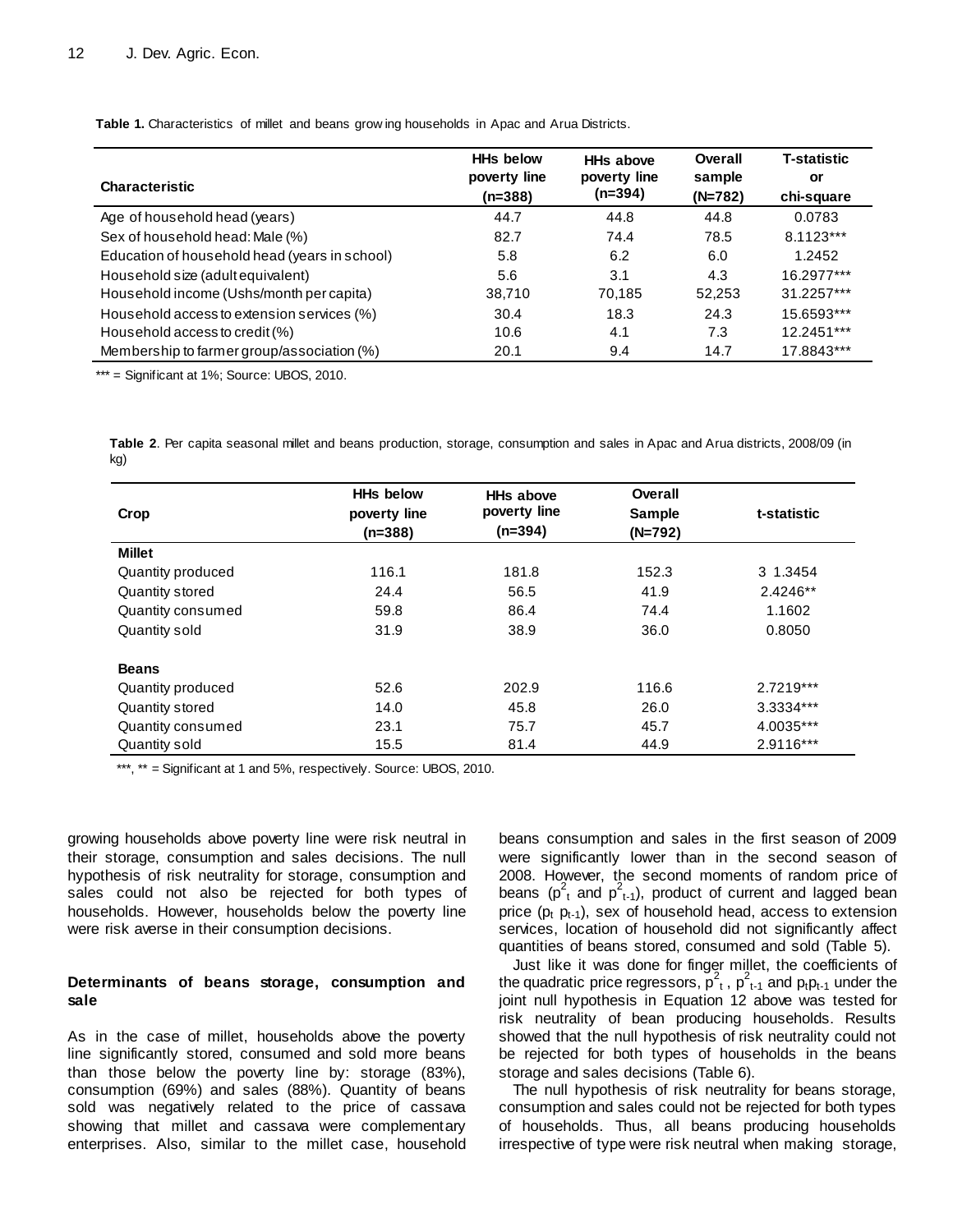|                                                                                | Parameter estimates (t-values in parentheses) |                      |                      |  |
|--------------------------------------------------------------------------------|-----------------------------------------------|----------------------|----------------------|--|
| Variable                                                                       | <b>Storage</b>                                | <b>Consumption</b>   | <b>Sales</b>         |  |
| Current millet price squared ( $p_1^2$ )                                       | $-0.5252(1.070)$                              | $-0.5176(1.130)$     | $-0.2382(0.470)$     |  |
| Lagged millet price squared ( $p^2_{t-1}$ )                                    | 0.1522(0.370)                                 | $-0.2177(0.560)$     | $-0.6442(1.480)$     |  |
| Type of household (Above poverty line)                                         | $0.5952***$ (2.920)                           | $0.6473***$ (3.400)  | $0.5686***$ (2.670)  |  |
| Current bean price (P <sub>bean</sub> )                                        | $-0.2626(0.820)$                              | 0.0279(0.090)        | $-0.4461(1.330)$     |  |
| Current cassava price (P <sub>cas</sub> )                                      | 0.5621(1.650)                                 | $0.6613**$ (2.080)   | $0.7716**$ (2.170)   |  |
| Sex of household head (Male)                                                   | $-0.3920(1.470)$                              | $-0.3455(1.390)$     | $-0.2312(0.830)$     |  |
| Extension visit<br>(Yes)                                                       | 0.5031(1.900)                                 | $-0.0082n(0.030)$    | 0.3751(1.360)        |  |
| Education of household head (years)                                            | $-0.4342**$ (2.930)                           | $-0.5000***$ (2.650) | $-0.7610***$ (3.600) |  |
| District (Apac)                                                                | $-0.7945***$ (2.770)                          | $-0.9382***$ (3.500) | $-0.2784(0.930)$     |  |
| Season (1 <sup>st</sup> season 2009)                                           | $-0.1663(0.650)$                              | $-0.4933**$ (2.080)  | $-0.8427***$ (3.170) |  |
| Constant                                                                       | 7.4375** (2.380)                              | 10.5025*** (3.600)   | 14.0029*** (4.280)   |  |
| $R^2$ = 0.2292 (storage), $R^2$ = 0.3837 (consumption), $R^2$ = 0.3372 (sales) |                                               |                      |                      |  |

**Table 3.** Determinants of quantities of finger millet stored, consumed and sold.

\*\*\*, \*\* = Significant at 1 and 5%, respectively. Source: UBOS, 2010.

**Table 4.** Parameter estimates for finger millet price expectations and risk neutrality test.

|             |                                   | <b>Type of Household</b>  |                           |                      |  |  |  |
|-------------|-----------------------------------|---------------------------|---------------------------|----------------------|--|--|--|
| Equation    | Coefficient/<br>statistic         | <b>Below poverty line</b> | Above poverty line        | All households       |  |  |  |
|             |                                   | $(n = 388)$               | $(n = 394)$               | $(N = 792)$          |  |  |  |
|             | $(\theta)$                        | 2.6934                    | 0.5675                    | 0.5478               |  |  |  |
| Storage     | (chi <sup>2</sup> )               | 0.8500                    | 9.0400***                 | 3.2800               |  |  |  |
|             | $(\delta_4)$                      | $-0.0127$                 | $-2.0999$                 | $-0.9872$            |  |  |  |
| Consumption | $(\theta)$<br>(chi <sup>2</sup> ) | 2.5013<br>2.3700          | $0.6384***$<br>23.7500*** | 0.6069<br>15.3200*** |  |  |  |
|             | $(\delta_4)$                      | $0.0270***$               | $-2.7149$                 | $-0.9046$            |  |  |  |
| Sales       | $(\theta)$<br>(chi <sup>2</sup> ) | 1.4108<br>14.6100***      | $0.7412***$<br>24.4100*** | 1.7582<br>21.2000*** |  |  |  |
|             | $(\overline{O}_4)$                | 0.5256                    | $-2.9049$                 | $-0.1193$            |  |  |  |

Price expectation parameter,  $\theta = \sqrt{B3/B2}$  Price variance parameter,  $\delta4 = B2/\theta$ . Chi<sup>2</sup>-value is for the joint hypothesis H<sub>o</sub>:  $\beta_2 =$  $\beta_3 = \beta_4 = 0$ ; \*\*\* = significant at 1%.

consumption and sales decisions.

#### **DISCUSSION**

Finger millet and beans are important staple foods in northern Uganda and, their production is mainly done for subsistence purposes with only unplanned surpluses sold. These crops are grown on a seasonal basis and depending on abiotic and biotic factors, yields fluctuate by season and location. This might explain why production of millet and beans was lower in the first season of 2009 than in the second season of 2008 and, any observed disparities between study districts.

Differential household resource endowments and allocation to other competing crops, such as cassava, sorghum, pigeon peas, cow peas, could have also caused variation in production, storage, consumption, and sales of millet and beans.

While this is so, previous studies have revealed that the uncertainty of future food prices and food security concerns causes more food storage as an insurance against high future price if the household has to buy back food for domestic consumption in the future (Michler and Balagtas 2013; Saha and Stroud 1994). Moreover, precautionary food storage has been found to vary with income level of households (Jalan and Ravallion, 2001; Deininger et al., 2007; Carter and Lybbert, 2012; Michler and Balagtas,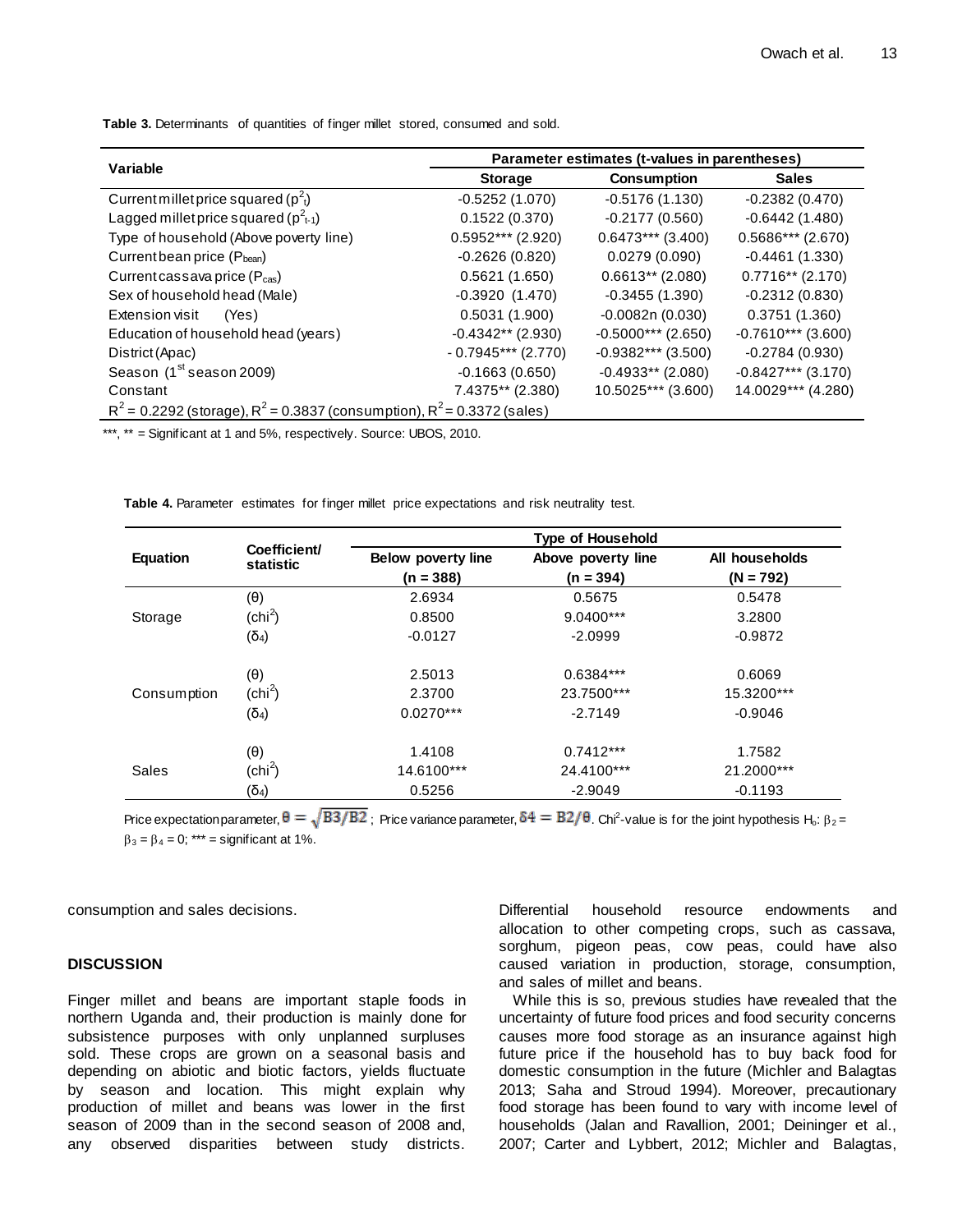| Variable                                                                       | Parameter estimates (t-values in parentheses) |                      |                      |  |
|--------------------------------------------------------------------------------|-----------------------------------------------|----------------------|----------------------|--|
|                                                                                | <b>Storage</b>                                | <b>Consumption</b>   | <b>Sales</b>         |  |
| Current bean price squared ( $p2t$ )                                           | 0.1535(0.220)                                 | $-0.5072(0.760)$     | 0.3882(0.500)        |  |
| Lagged bean price squared ( $p^2_{t-1}$ )                                      | 0.7228(0.960)                                 | $-0.9804(1.360)$     | 0.2385(0.280)        |  |
| Current times lagged bean price $(p_t p_{t-1})$                                | $-0.7064(0.720)$                              | 0.7431(0.800)        | $-0.6225(0.570)$     |  |
| Type of household (Above poverty line)                                         | $0.8278***$ (3.590)                           | $0.6884***$ (3.110)  | $0.8755***$ (3.400)  |  |
| Current millet price $(P_{\text{mill}})$                                       | $-1.5103(1.650)$                              | $-0.1798(0.200)$     | $-2.4380**$ (2.390)  |  |
| Current cassava price (P <sub>cas</sub> )                                      | $-0.1229(0.340)$                              | 0.3433(0.980)        | 0.0159(0.040)        |  |
| Sex of household head (Male)                                                   | $-0.2334(0.710)$                              | $-0.0379(0.120)$     | $-0.1375(0.380)$     |  |
| Extension visit<br>(Yes)                                                       | 0.4608(1.740)                                 | 0.1621(0.640)        | 0.4044(1.370)        |  |
| Education of household head (Years)                                            | 0.2823(1.300)                                 | 0.2673(1.280)        | 0.3768(1.550)        |  |
| District (Apac)                                                                | 0.0065(0.030)                                 | $-0.2274(1.000)$     | 0.0868(0.330)        |  |
| Season (1 <sup>st</sup> season 2009)                                           | $-0.0811(0.370)$                              | $-0.6734***$ (3.200) | $-1.0670***$ (4.360) |  |
| Constant                                                                       | $9.6890***$ (2.870)                           | 10.9809*** (3.400)   | 17.1925*** (4.580)   |  |
| $R^2$ = 0.2160 (storage), $R^2$ = 0.2780 (consumption), $R^2$ = 0.3829 (sales) |                                               |                      |                      |  |
|                                                                                |                                               |                      |                      |  |

**Table 5.** Determinants of quantity of beans stored, consumed and sold.

\*\*\*, \*\* = Significant at 1 and 5%, respectively. Source: UBOS, 2010.

**Table 6.** Parameter estimates for beans price expectations and risk neutrality test.

|              |                                   | <b>Type of Household</b>  |                        |                  |  |
|--------------|-----------------------------------|---------------------------|------------------------|------------------|--|
| Equation     | Coefficient/<br><b>statistics</b> | <b>Below poverty line</b> | Above poverty line     | All households   |  |
|              |                                   | $(n = 388)$               | $(n = 394)$            | $(N = 792)$      |  |
|              | $(\theta)$                        | 1.7816                    | 1.9607                 | 1.2561           |  |
| Storage      | (Chi <sup>2</sup> )               | 3.1400                    | 7.9500**               | 2.4200           |  |
|              | $(\delta_4)$                      | 0.2053                    | $-0.2769$              | 0.3703           |  |
| Consumption  | $(\theta)$<br>(Chi <sup>2</sup> ) | 1.1899<br>4.6100          | 2.2791**<br>12.1200*** | 2.2456<br>6.4300 |  |
|              | $(\delta_4)$                      | $-0.3762$                 | $-0.2470$              | $-0.0913$        |  |
| <b>Sales</b> | $(\theta)$                        | 1.5663                    | 1.6925                 | 0.2569           |  |
|              | (Chi <sup>2</sup> )               | 1.5100                    | 28.0500***             | 2.0900           |  |
|              | $(\delta_4)$                      | 0.2126                    | 0.7841                 | 2.9424           |  |

Price expectation parameter,  $\theta=\sqrt{B3/B2}$  ; Price variance parameter,  $\delta4=B2/\theta$ . Chi<sup>2</sup> - value is for the joint hypothesis H<sub>o</sub>:  $\beta_2 = \beta_3 = \beta_4 = 0$ ; \*\*\*and \*\* = significant at 1 and 5%, respectively.

2013). Saha and Stroud (1994) found a positive relationship between household income and storage of sorghum in India. Similarly, a study of rice farmers in Bangladesh showed that higher income households stored a large portion (up to 20%) of total rice storage for precautionary purposes (Michler and Balagtas, 2013).

In northern Uganda, precautionary food storage was also significantly higher among finger millet and beans producing households above poverty level than their counterparts. Although, all finger millet and beans producing households in northern Uganda were risk neutral in their storage and sales decisions, households above poverty level seemed to be more food secure than

households below poverty level. With the fact that they had more income probably enabled them to produce more millet and beans and, acquire better storage facilities for these grains.

### **CONCLUSION AND POLICY IMPLICATIONS**

Results from this study indicate that all finger millet and beans producing households in northern Uganda are risk neutral regarding storage and sales decisions with only millet producing households below poverty line being risk averse in their consumption decisions. However,